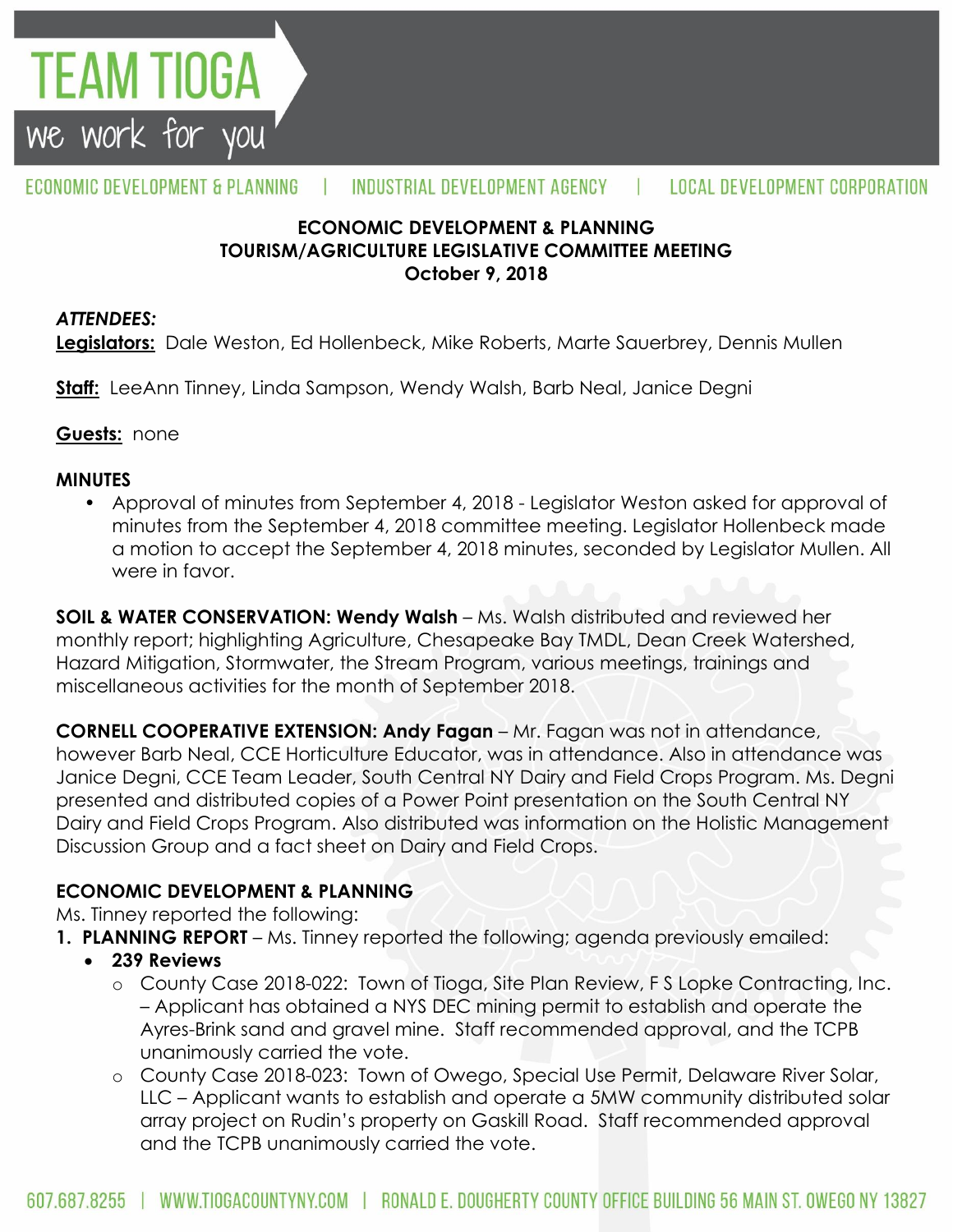- o County Case 2018-024: Village of Owego, Rezoning, Nobiletti Applicant requests to rezone their property on Montrose Ave from R2 to R3. Staff recommended approval and the TCPB unanimously carried the vote.
- **Municipal Plans/Projects**  Ms. Jardine continues to provide assistance with the following:
	- o Town of Richford Completed and submitted the Technical Assistance Grant to the Preservation League of NYS to fund an updated historic building condition report on the Richford Graded School.
	- o Village of Spencer Applying to Mildred Faulkner Truman Foundation for restoration of the historic baseball grandstand. The maximum contractor quote came in at \$80,000.
	- o Village of Waverly Reviewed and provided input on Thoma Development Consultant's comprehensive plan proposal.
- **Other**  Ms. Jardine continues to contribute to the following projects:
	- o Hazard Mitigation Plan Update Tetratech is producing draft sections of the Hazard Mitigation Plan Update, and Ms. Walsh, Mr. Jura and Ms. Jardine are reviewing them.
	- o Serving on STERPDB's Appalachian Regional Commission Project Review Committee to rate projects submitted during the annual open cycle.
	- o Assisting the Tourism Office with development of a five-year strategic plan. To date a Plan Steering Committee was identified, a consultant was selected, and meetings were scheduled. Target time for completion is beginning of January 2019.

# **Resolutions** – None

- **2. ECONOMIC DEVELOPMENT REPORT** Ms. Tinney reported the following; agenda previously emailed:
	- **Outreach**  The following companies were visited or meetings were attended:
		- o Upstate Shredding Facilitated discussions with them regarding dark fiber options; ultimately fiber will be run directly to their facility by way of Plexicom.
		- o Town of Tioga Solar Project Mr. Myers presentation was heard by the Legislators regarding the PILOT on this 10 MW facility in the Town of Tioga. Once this is established, Ms. Tinney reported there is an opportunity for the County to meter a solar field that would allow for net metering; a dollar for dollar match on energy costs for all County buildings. Ms. Tinney will keep this committee informed as she learns more.
		- o Regional Council Board meeting
		- o Leadership Tioga
		- o Tioga County Rural Ministry/Racker Center
			- $\triangleright$  Transportation Continues to be a challenge for those in the community who don't have transportation; looking at options.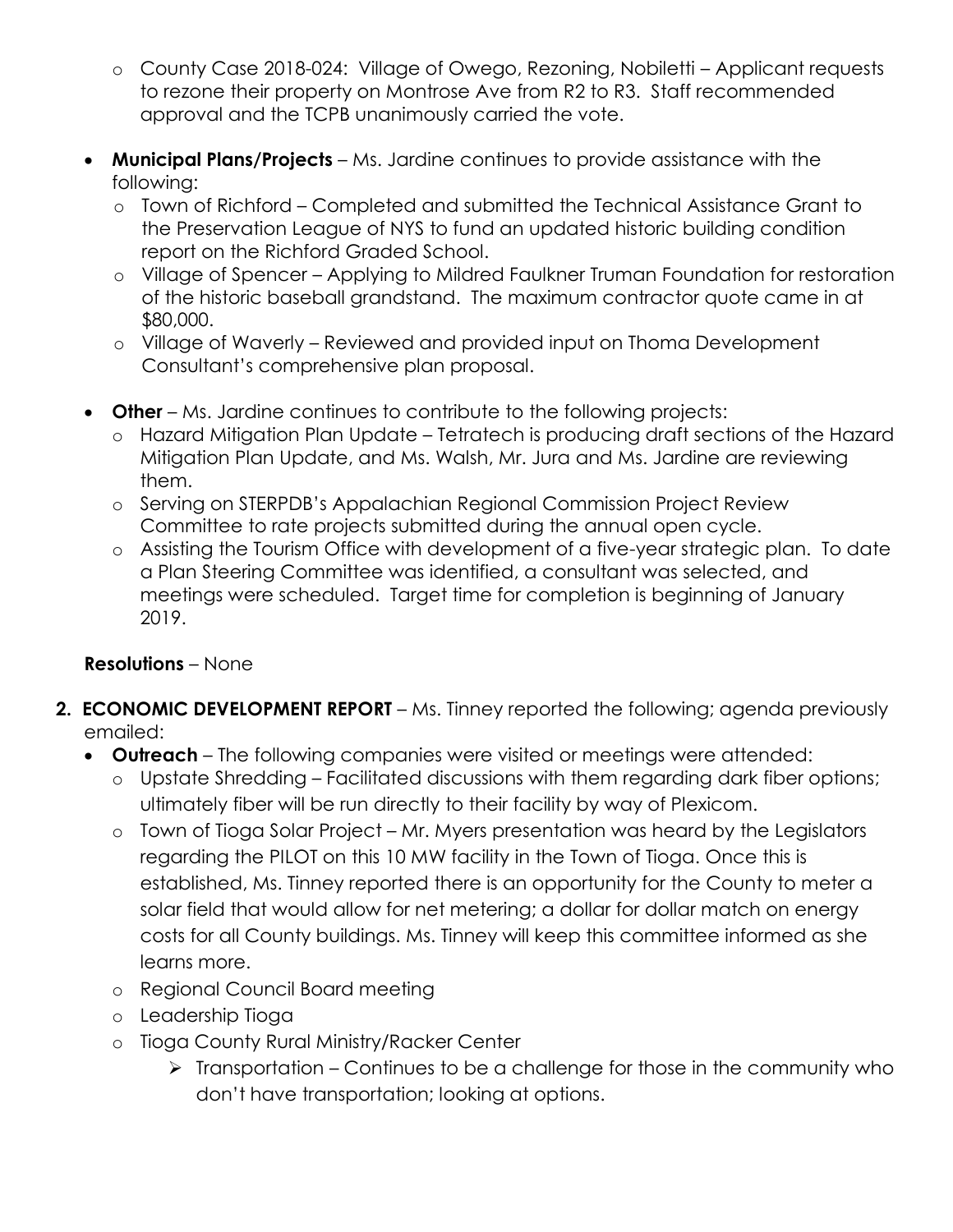- Not-For-Profit Hub Interest in one location to offer shares services, such as a conference room, network, various types of equipment for our not-for-profits at a reduced rate.
- o Tioga County Quality of Life Committee RHNSCNY/TOI
- o Larson Design Group
- o NYSAC Conference
- o Solar Energy Services
	- $\triangleright$  Tioga County meter at solar field opportunity Mentioned earlier in this meeting.
- o Institute for Advancement
- o ESD Sara Glose
- o Swaneys
- o ARC Federal Co-Chair meeting
- o Tioga Women Lead Event
	- WEBO
	- $\triangleright$  Links at Hiawatha
- o OACSD

# **Project Updates**

- o Gateway
	- $\triangleright$  Public restrooms Continue to work on this project.
	- $\triangleright$  Tourism will move into their new office space on December 1st.
- o Parkview Project continues; the elevator is here, ready for install.
- o Owego Gardens 2
	- Site visit with neighboring properties regarding drainage issues; looks like a solution has been established.
	- $\triangleright$  Local permitting complete
- o Project Steel TBD HC, LLC (Voit and Schweitzer) IDA reviewed and passed the PILOT.
	- $\triangleright$  Public hearing One resident in attendance; not a lot of push back on this project.
- o Restore NY Projects
	- Village of Owego
	- $\triangleright$  Village of Waverly
- o 2 Plus 4- Southside housing project
	- $\triangleright$  Public informational meetings Another public meeting this evening, October 9<sup>th</sup>; push back from the surrounding neighbors on this project of lowmod housing of 20 duplexes with 40 units. Rezone from R2 to R3 needed to allow the project to be built on one site, instead of subdividing into 20 sites. Will continue to work on.
	- $\triangleright$  Suez Will need a water tank on the hill for this project and for the Owego Gardens 2 project; discussions continue.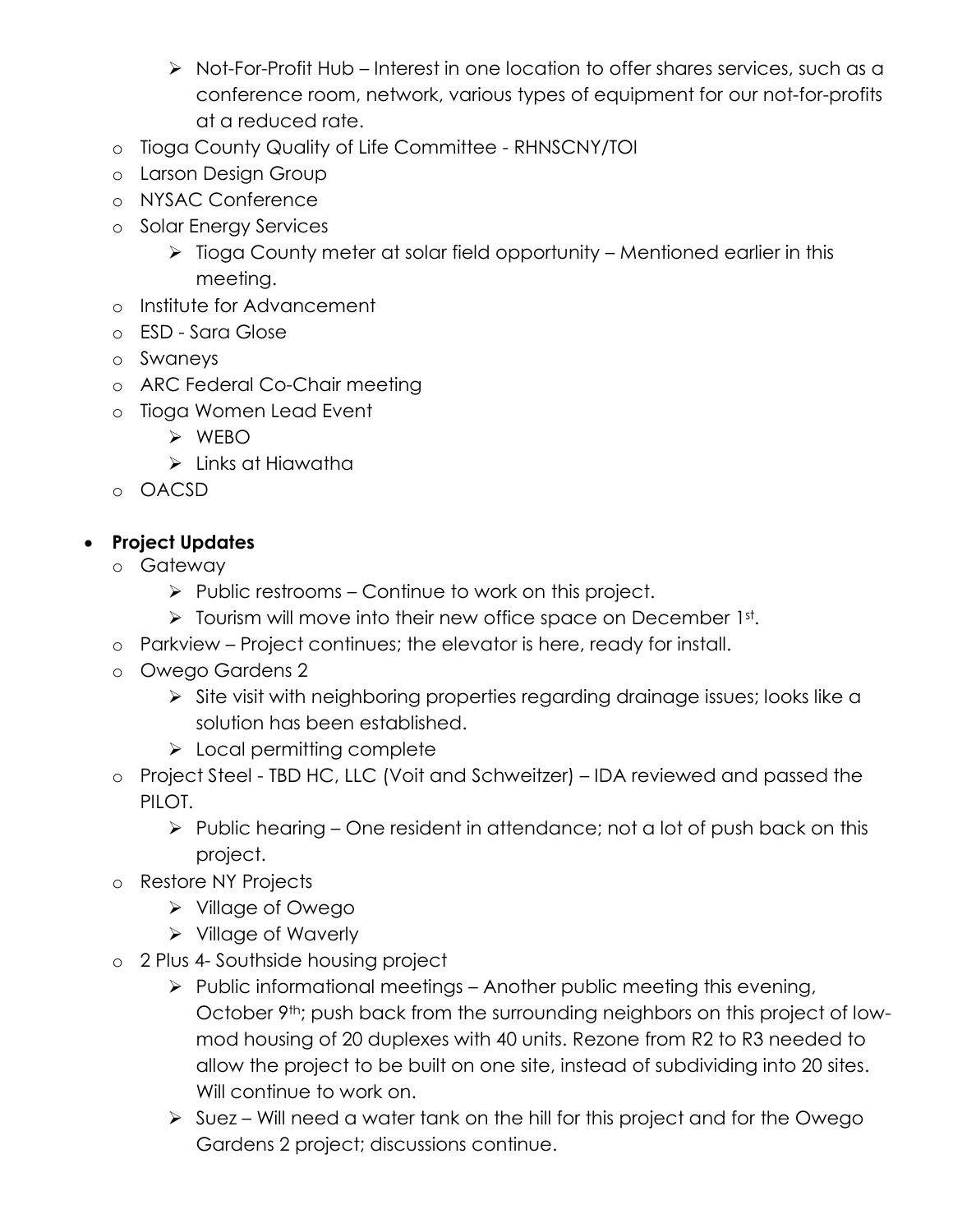- o Applied Technology
	- $\triangleright$  Local permitting complete; needed a zone change to move part of their business from where they are now to another location. This project will result in additional jobs.
- o Village of Owego DRI
	- Steering Committee Kick-off Meeting was on September 7th.
	- $\triangleright$  Public input Visioning; a schedule made by the State on what has to be done and when. 3 events attended with great input:
		- ◆ 3<sup>rd</sup> Friday
		- St. Pat's Fall Festival
		- $\bullet$  1st Friday
	- > Local Planning Committee has been established.
		- First meeting October 10th.
	- $\triangleright$  Co-Chairs monthly conference call Co-Chairs have been determined by the State; Mayor Mike Baratta, as the local elected official, and LeeAnn Tinney, as a member of the Regional Council. Legislative Chair, Marte Sauerbrey, has been officially assigned to the committee.

Ms. Tinney reported there will be a "Call for Projects" put out soon. If anyone has a project for review, it has to be in writing.

- o New Project ESD Providing assistance to the State on a project that could potentially bring in 80 jobs. Working through the Project Review Committee to see what the State might have as an incentive; no local incentive associated with this.
- **State Leads** None
- **Workforce Development**
	- o Request for Proposal for Workforce Development Study Ms. Woodburn has put through a Request for Proposal with assistance from Ms. Jardine, the IDA and the schools. This proposal is for a study to encourage a partnership with local businesses and schools to determine anticipated needs for programs to prepare students to enter the workforce by the time the get to their senior year. The goal would be to keep young people in the area.

## **Other**

o TEAM Tioga - Municipal meetings ongoing.

### Resolutions – none

Legislator Weston asked for a motion to move into Executive Session. Legislator Mullen made the motion to move into Executive Session; Legislator Hollenbeck seconded the motion.